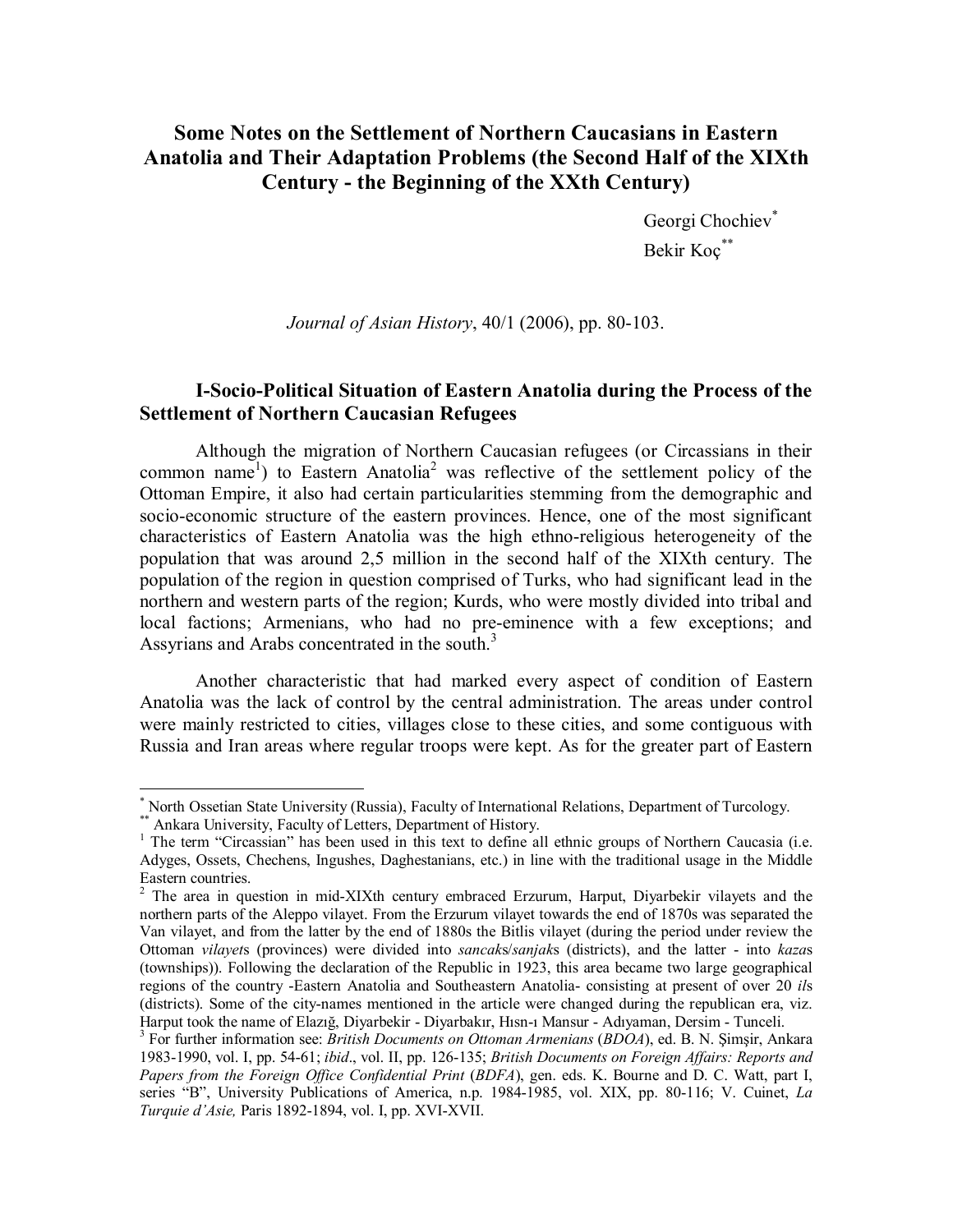Anatolian Plateau, among the groups taking advantage of the limited state-control there, first and foremost were the nomadic, or semi-nomadic tribes that often tightly competed with each other over influence on the region. Lacking sufficient material and human resources, the state usually allowed disorder and competition, and in many cases sought ways to establish agreements with the most influential tribes of the region.<sup>4</sup>

Beginning with the last quarter of the XIXth century, activities of Armenian illegal armed groups were also added to the causes of disorder in Eastern Anatolia. Setting themselves as an object establishment of an autonomous or independent state within the borders of "historical Armenia", and gaining the support of a considerable part of Armenian people as well as the European states, these groups thus engaged in a process of serious conflict with the Sublime Porte.<sup>5</sup>

As for economic conditions, despite the existence of a wide area of uncultivated arable land in Eastern Anatolia in the mid-XIXth century, negativities of the sociopolitical situation led to the deterioration of normal agricultural life. Specifically, it paved the way for the Christian population to move abroad or to the safer regions of the empire. In fact, toward the end of 1870s, nearly all the Greeks of the Erzurum vilayet had migrated to Russia, joined by the considerable portions of Armenians and Assyrians.<sup>6</sup>

Thus, due to such factors as the existence in the region of poorly controlled nomadic groups with tribal social organization; scantiness of settled rural elements; high concentration of the non-Muslim minorities showing impetuous rise of externally triggered nationalist sentiments and activities; the need to increase the number of trustworthy and efficient subjects to be recruited in case of conflict with Russia etc., the Sublime Porte was increasingly interested in attracting to Eastern Anatolia of some quantity of Northern Caucasians, who began to flow in growing amounts into the Ottoman territory as a result of the final Russian advance in their native region after the Crimean War of 1853-1856.

# **II-The Settlement Process of Caucasian Refugees in Eastern Anatolia**

#### **a-Migrations up to the Year 1864**

 $\overline{a}$ 

The first attempts to direct Northern Caucasians towards Eastern Anatolia emerged at the end of the 1850s and the beginning of the 1860s. These dates correspond to the beginning of the first wave of Circassian migration to the Ottoman Empire. From 1858 on, tens of thousands of Circassians that came through the sea-route from Northwestern Caucasia to İstanbul and to the Ottoman Black Sea ports, were sent in order to settle to the Balkans, Western and Central Anatolia. The Ottoman State was abstaining

<sup>4</sup> For further information see: *BDFA*, vol. XIX, pp. 82, 106-110; *BDOA*, vol. II, p. 31; *"Turkey"*, London 1880, no. 4, pp. 17-20, 24; *ibid*., 1896, no. 6, pp. 322-323, 368-370; S. Duguid, The Politics of Unity: Hamidian Policy in Eastern Anatolia, *"Middle Eastern Studies"*, London 1973, vol. IX, pp. 144-145; G. Sasuni, *Kürt Ulusal Hareketleri ve 15. Yüzyıldan Günümüze Ermeni-Kürt İlişkiler,* İstanbul 1992, pp. 94- 95.

<sup>5</sup> S. Duguid, *ibid.,* pp. 145-150; M. S. Anderson, *The Eastern Question (1774-1923),* New York 1966, pp. 253-259.

<sup>6</sup> C. Issawi, *The Economic History of Turkey (1800-1914),* Chicago 1980, pp. 13, 16; *BDFA*, vol. XIX, pp. 85, 102; *"Turkey",* 1896, no. 6, p. 195.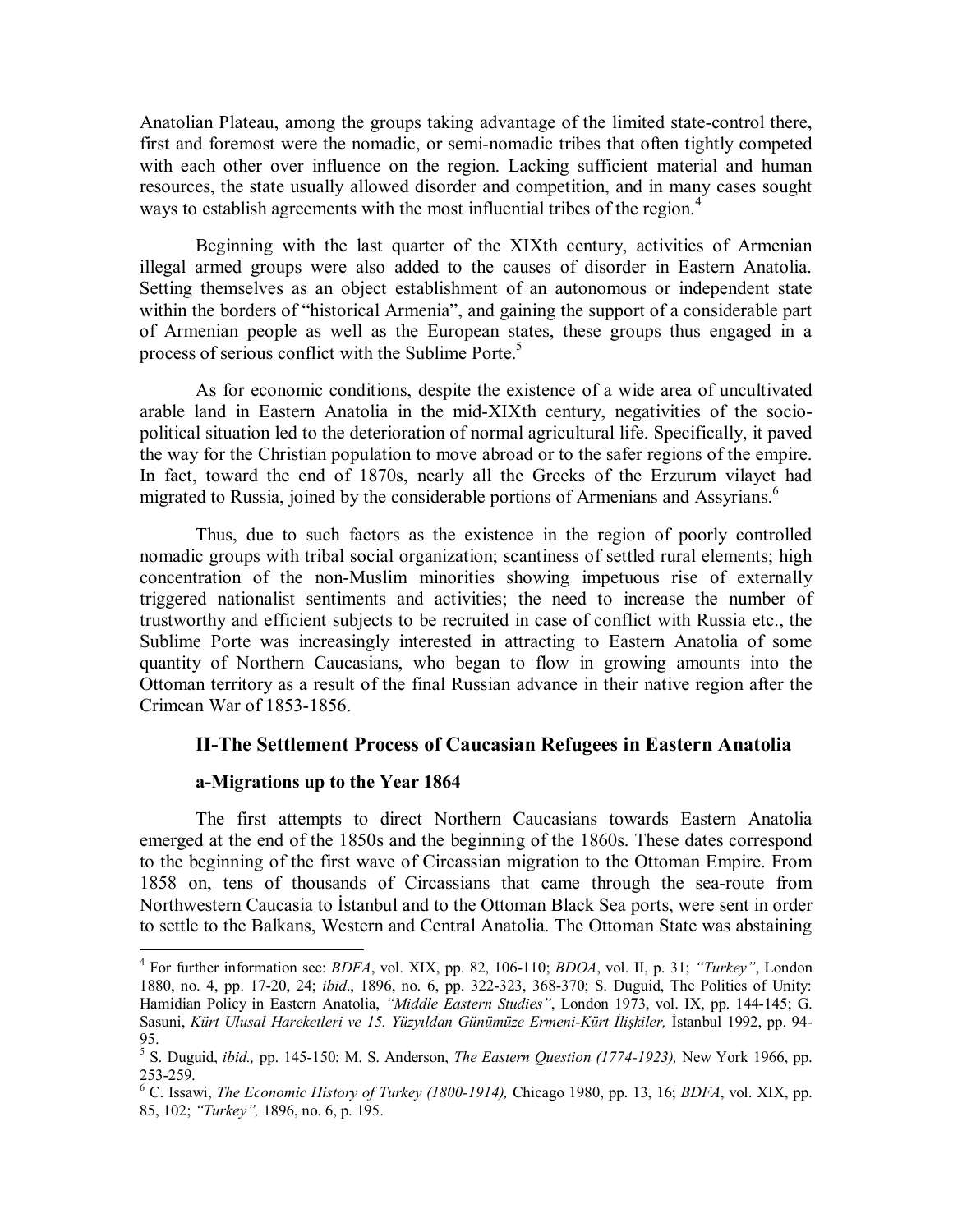from disregarding the desires of the refugees to settle in socio-politically and naturally more prosperous regions.<sup>7</sup> Thus, the government directed them to the West with the hope that they would ameliorate the social and political situation there. At the same time, this constituted a positive response to Russian warnings against settlement of Northern Caucasian refugees near the Russian border.<sup>8</sup> However, the principal reason why Northern Caucasians were not settled in Eastern Anatolia was that the local population of the region was extremely poor, lacking the material means to accomplish a wide-scoped settlement policy.<sup>9</sup> For this reason only a small portion of Caucasians who migrated during this period to the Ottoman territory could be settled in Eastern Anatolia. This group almost solely comprised of those who reached Erzurum via the land route through Transcaucasia coming from the eastern and central regions of Northern Caucasia – Daghestan, Chechnia, Ossetia, and Kabarda. The first and the most numerous body that succeeded in this endeavor was the set of about 3,000 Northern Caucasian families (or 15-20,000 people) who crossed the northeastern Ottoman frontier in April-May 1860 and eventually were settled chiefly in the Erzurum vilayet. The majority of these families settled in the vicinity of Sarıkamış at the eastern skirts of Soğanlı-Dağ in the central kaza of the sancak of Kars and established nearly 20 villages there, partly on the lands abandoned in previous years by Greeks and Armenians.<sup>10</sup> It seems like the Sarikamis region soon had gained popularity among the migrants from Northeastern and Central Caucasus due to the fact that it hosted a good number of people from their homeland, and similarity of its mountainous wooded landscape to that of Caucasia. For example, the fact that in 1861-1863 some Chechen and Osset groups left the places in Central Anatolia, were they had initially settled, to move to Sarıkamış with the permission of the Ottoman administration, proves the above mentioned tendency.<sup>11</sup> According to the available information, the total number of Northern Caucasians who settled at the beginning of 1860s in Sarıkamış was approximately 6-8,000.12 Northern Caucasian immigrants, though in far smaller numbers, were also settled in other kazas of the Kars sancak, $13$  as well as in the neighbor Çıldır (Ardahan) sancak,<sup>14</sup> and the kazas of Tercan, Tekman and Hinis of the Erzurum sancak.<sup>15</sup> On the other hand, it is well known that some refugees did

<sup>7</sup> *Başbakanlık Osmanlı Arşivi,* <sup>İ</sup>stanbul (*BOA*), Sadaret Mektubi Kalemi, Umum Vilayat, no. 417/66. 8 *BOA*, Sadaret Mektubi Kalemi, Umum Vilayat, no. 542/19. 9

 $9$  For example, in the spring of 1860 the Assembly of the Kars sancak announced that owing to the privations suffered during the Crimean War the local population was not in a position to help Caucasian refugees. See: *BOA*, Sadaret Mektubi Kalemi, Umum Vilayat, no. 400/66.<br><sup>10</sup> *Arhiv vneshney politiki Rossii* (Russian Foreign Politics Archives), Moscow, Glavniy arhiv, 1-9, 1857 g.,

op. 8, d. 30, l. 32-36; *BOA*, Sadaret Mektubi Kalemi, Umum Vilayat, no. 542/19. 11 B. Habiçoğlu, *Kafkasya'dan Anadolu'ya Göçler,* <sup>İ</sup>stanbul 1993, p. 91; S. Kazmaz, *Sarıkamış'ta Köy* 

<sup>&</sup>lt;sup>12</sup> According to the claims of a British officer who was in Sarıkamış to gather intelligence in 1876, 1,005 Northern Caucasian families resided there, who could provide 2,000 volunteer cavalrymen for the Ottomans in case of conflict. See: F. Burnaby, *On Horseback through Asia Minor,* London 1878, p. 324. On the other hand, a Russian author writes concerning the same period that the adult male Northern Caucasian population in the region was about 2,000. See: P. F. Stepanov, Zametka o Karsskoy oblasti (A note on the Kars region), *"Izvestiya kavkazskogo otdela imperatorskogo russkogo geograficheskogo obshestva"* ("Proceedings of the Caucasian Division of the Imperial Russian Geographical Society") (*"IKOIRGO"*), Tiflis 1881, vol. VII, no. 1, pp. 181-182.<br><sup>13</sup> *BOA*, Cevdet, Dahiliye, no. 6831.<br><sup>14</sup> *BDOA*, vol. I, p. 57. <sup>15</sup> *BOA*, Sadaret Mektubi Kalemi, Umum Vilayat, no. 484/71, 525/98, 542/19.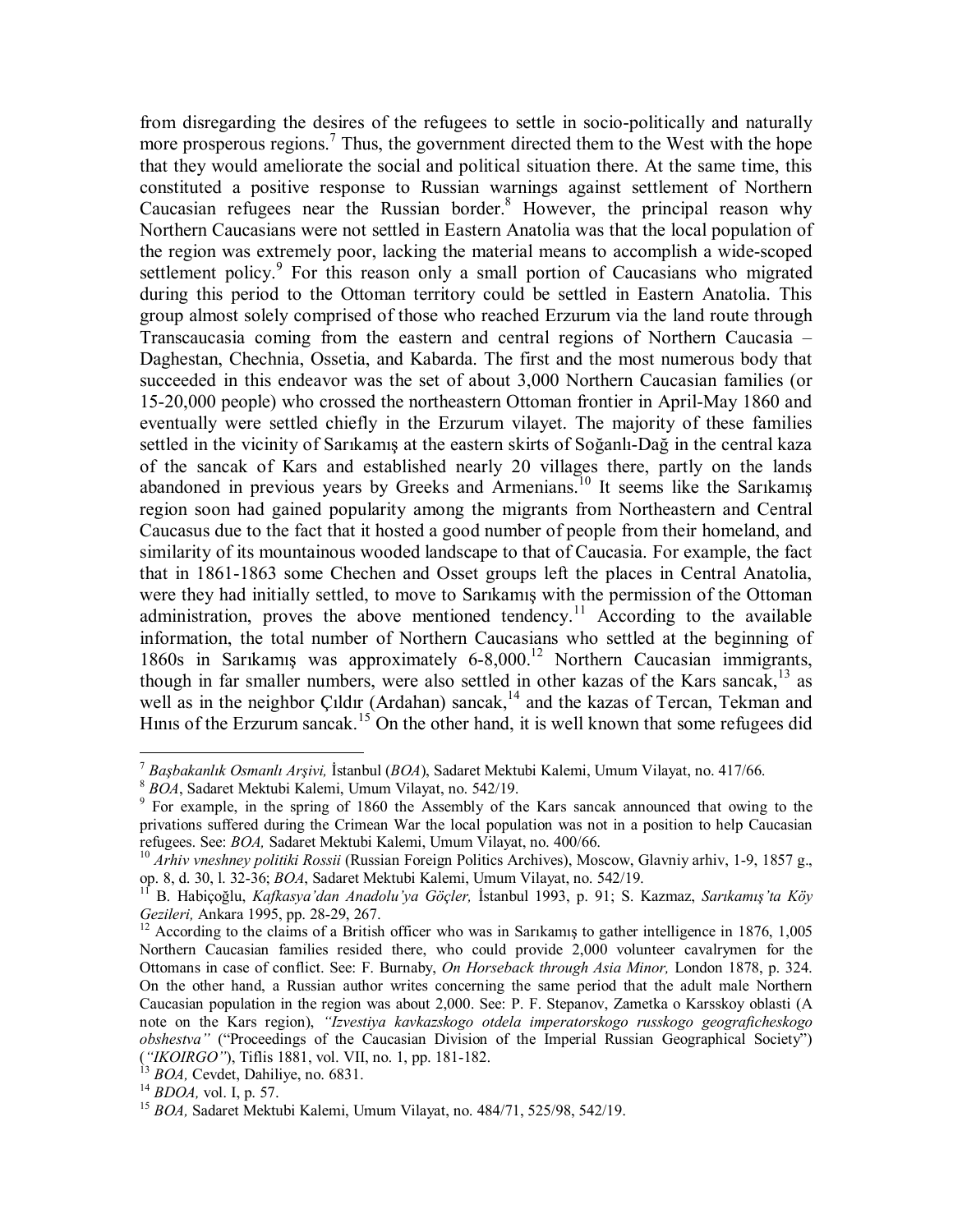not find the living conditions satisfactory, and returned to Caucasia in the same period taking advantage of loose border control.<sup>16</sup>

Meanwhile, the Ottoman Immigrants' Commission announced repeatedly in 1861-1862 that some of the Northwestern Caucasian refugees who following their debarkation in the Black Sea ports were for years kept in great numbers in the places of temporary accommodation in towns like Trabzon, Samsun and Sivas, were to be moved to the Diyarbekir vilayet and the Urfa sancak of Aleppo. The Sublime Porte in this way evidently attempted to speed up the immigration process towards Southeastern Anatolia. However, due to financial difficulties involved in transportation, only a few Adyge refugees were settled in the region. In a short while these immigrants moved to other parts of the empire, possibly due to problems they had with nomadic tribes.<sup>17</sup> Besides that, between 1861 and 1862 scattered groups of Adyges settled also in rural areas at the western periphery of Eastern Anatolia - in the Hısn-ı Mansur and Malatya sancaks of the Harput vilayet.<sup>18</sup>

# **b-Migrations during and after the "Great Exile" of 1864**

It is interesting that Northern Caucasians did not settle in any significant numbers in Eastern Anatolia, during their migration *en-masse* to the Ottoman Empire following the definitive Russian occupancy of the Caucasus in 1864. The Sublime Porte preferred to distribute hundreds of thousands of Circassians, coming by sea, among the Balkan, Western and Central Anatolian regions, as it had done before (and for the same reasons). This policy was contrary to the suggestion of concentrating immigrants in Northeastern Anatolia -namely in the mountainous region between Erzurum and the Black Sea,- put forward by British and French ambassadors in May 1864.19 Only a small group of Adyges were sent to northwestern shores of Lake Van -the Adilcevaz kaza of the Van sancak and Ahlat of Mus,- and established a few villages there.<sup>20</sup>

On the contrary, in 1865 the Sublime Porte attempted at first to settle most of 5- 6,000 Chechen families (about 40,000 people according to some sources)<sup>21</sup> who arrived at the Ottoman territory through land, in Kars and Çıldır at the Russian border. Following the Russian government's protests, however, they had to move at least half of this group southward and to settle them between 1866-1867 in Re's-ül-Ayn of the Arab section of

<sup>16</sup> I. Kanukov*,* Gortsi-pereselentsi (Migrant mountaineers), *"Sbornik svedeniy o kavkazskih gortsah"* ("Collection of information on the Caucasian mountaineers"), Tiflis 1876, vol. IX, pp. 84-103.<br><sup>17</sup> BOA, Sadaret Mektubi Kalemi, Umum Vilayat, no. 522/18, 540/63, 552/57, 556/34.

<sup>&</sup>lt;sup>18</sup> BOA, Sadaret Mektubi Kalemi, Umum Vilayat, no. 550/51.<br><sup>19</sup> C. Tutum, 1864 Göçü ile İlgili Bazı Belgeler, *Çerkeslerin Sürgünü (21 Mayıs 1864)*, Ankara 1993, pp.<br>28-32; *"Journal de Constantinople"*, 06.07.1864.

<sup>&</sup>lt;sup>20</sup> BOA, İrade, Meclis-i Vala, no. 25785; Z. Atılgan, Muş, Bitlis ve Bingöl İllerindeki Kuzey Kafkasyalı Muhacirler, "Birleşik Kafkasya", İstanbul 1965, no. 5, p. 51.

Muhacirler, *"Birleşik Kafkasya"*, İstanbul 1965, no. 5, p. 51. 21 *BDOA*, vol. I, p. 304; B. Habiçoğlu, *ibid.,* p. 86; A. Saydam, *Kırım ve Kafkas Göçleri (1856-1876),*  Ankara 1997, pp. 101, 147; P. A. Andrews, *Ethnic Groups in the Republic of Turkey,* Wiesbaden 1989, p. 172. Although all immigrants of 1865 were named "Chechen" by Ottoman sources, undoubtedly, a small number of other peoples of Northeastern and Central Caucasia, viz. Ingushes, Kabardins (a sub-group of Adyges) and Ossets, also existed among them. See: G. A. Dzagurov, *Pereseleniye gortsev v Turtsiyu* (Migration of mountaineers to Turkey), Rostov-na-Donu 1925, passim.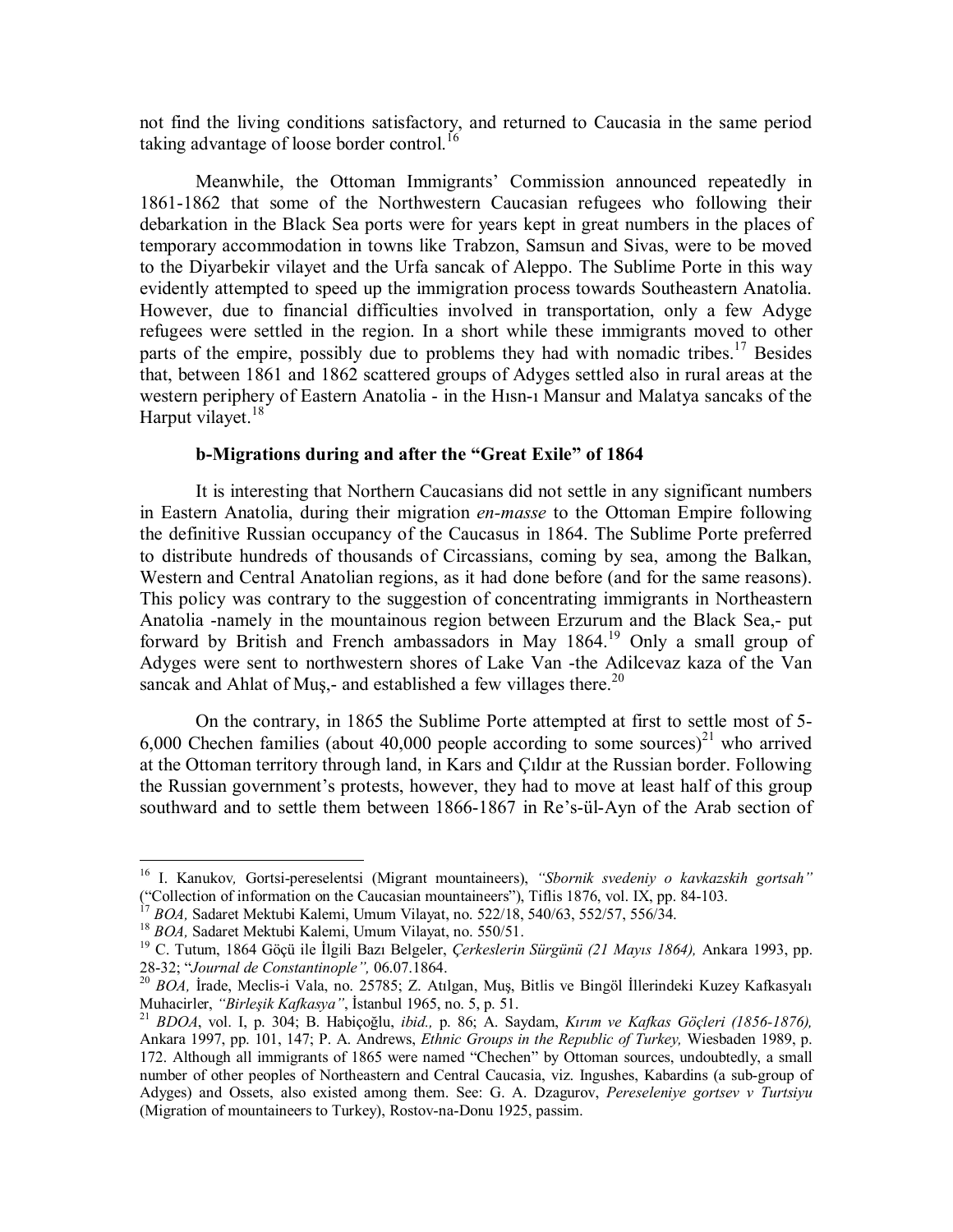Aleppo and in different parts of the neighboring Diyarbekir vilayet. The remaining refugees were sent to Central Anatolia, to the Sivas area.<sup>22</sup>

After the settlement of Chechens was over, no serious attempts of colonizing Northern Caucasians in Eastern Anatolia were witnessed during more than 10 years. This was related on the one hand to the actual halt at this period of immigration movements into Ottoman lands from Northeastern and Central Caucasus via Transcaucasia, and on the other, to the fact that Russia succeeded in 1867 to press upon the Porte the condition about non-settlement of Circassian refugees eastwards of the line Erzincan-Tokat-Amasya-Samsun. In fact, the latter development automatically prevented the use of the whole Northeastern Anatolia for colonization purposes. $^{23}$ 

# **c-1877-1878 Russo-Turkish War and the Following Migrations**

During the first phase of the war the Russians captured a great part of the Erzurum vilayet, including Kars and Çıldır and, therefore, all the villages established by Northern Caucasian refugees in Sarıkamış and neighboring kazas at the beginning of 1860s. As the region in question was ceded to Russia with the Berlin Treaty of 1878, increased violence there led to Muslims' migrations to the inner areas of the empire. The Russian authorities, aiming to promote Slavic and Orthodox elements in the region gained, were unable and for the most part unwilling to prevent the aforementioned mass migrations. Moreover, they encouraged emigrations of Muslims, offering them the real market values of their immovables.<sup>24</sup> According to official Russian sources, over 80,000 Muslims left the area.<sup>25</sup> Although the ratio of Caucasian refugees to the migrating population was uncertain, it can be said with a fair amount of confidence that the great majority of them joined this stream. Hence, at the beginning of 1890s the Russian administration registered in the Kars region only four villages of Northern Caucasians including 424 Ossets, 199 Daghestanians, and 5 Adyges - a total of 628 people.<sup>26</sup> The decision of the Circassians of Kars was primarily based on the assumption that the Tsar government would not allow them to practice their religion and customs freely and to preserve relatively independent mode of life, as well as on traditional hostility towards Russians.<sup>27</sup>

Apart from the refugees of Northeastern Anatolia, in the same years nearly 200,000 Circassians -among other Muslims- were mobilized and forced out of the Balkan

<sup>&</sup>lt;sup>22</sup> BOA. Irade, Meclis-i Mahsus, no. 1264; *ibid.*, Irade, Dahiliye, no. 37731, 38018.

<sup>&</sup>lt;sup>23</sup> The fact that this agreement was directly linked by the Russian side with the problem of permission to approximately 4,000 Abkhazian families to emigrate to Ottoman lands, may be considered as an evidence of that the officials in St.-Petersburg were aware of and concerned by the Sublime Porte's plans to more actively settle near the Russian border Western Caucasian refugees coming by sea-route, too. See: *BOA,* İrade, Meclis-i Mahsus, no. 1408.

<sup>&</sup>lt;sup>25</sup> D. Bakradze, "Istoriko-etnograficheskiy ocherk Karsskoy oblasti" (Historical-ethnographical essay on the Kars region). "*IKOIRGO*". Tiflis 1881, vol. VII, no. 1, p. 197.

<sup>&</sup>lt;sup>26</sup> P. Helmitskiy, *Karsskaya oblast. Voyenno-statisticheskiy i geograficheskiy obzor* (Kars region. Militarystatistical and geographical review), Tiflis 1893, part II, section 2, pp. 36-37; *ibid.,* part II, section 3, pp. 61- 90.

<sup>27</sup> S. Kazmaz, *ibid.,* p. 33; P. F. Stepanov, *ibid*., p. 181.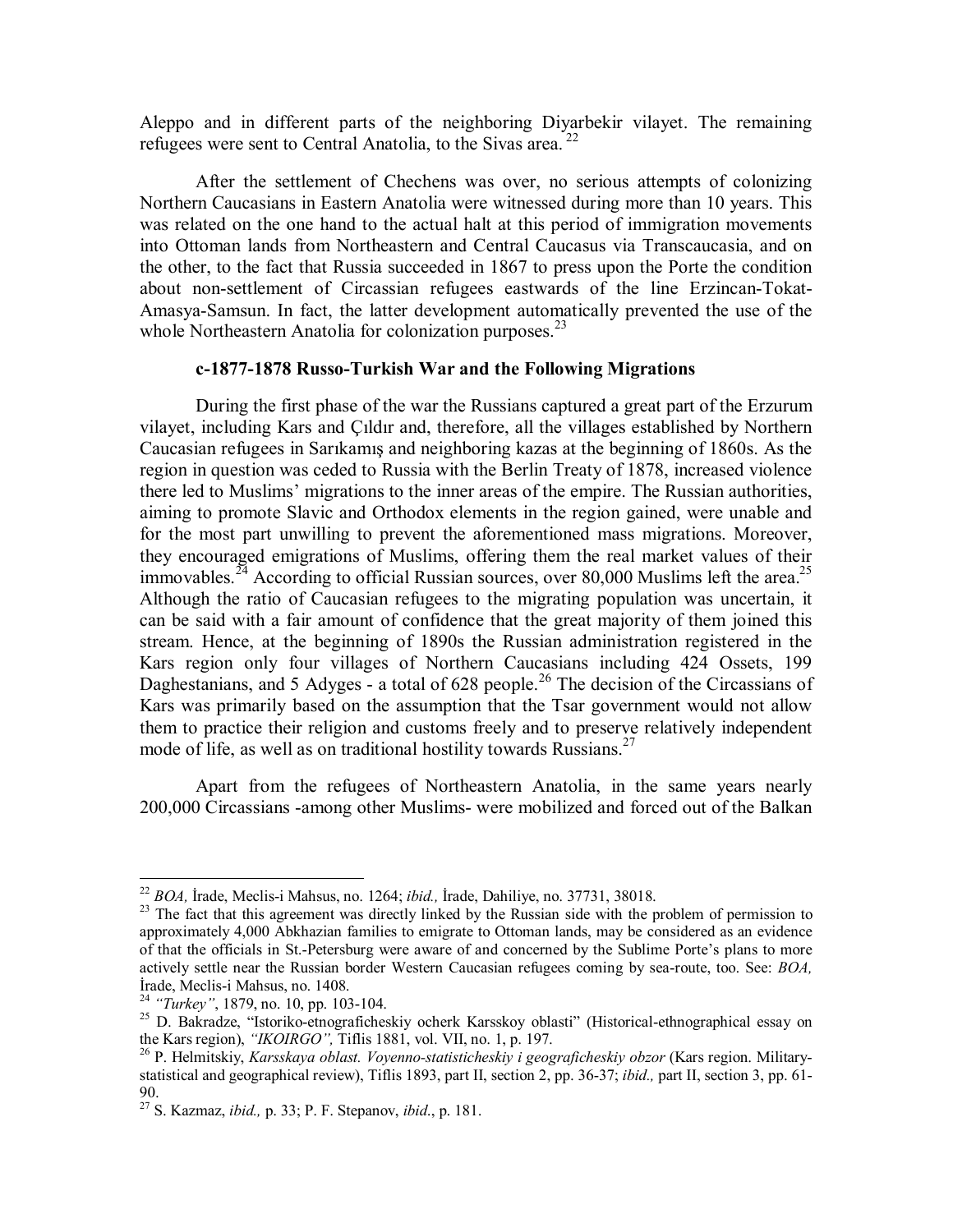provinces the Sublime Porte lost.<sup>28</sup> This movement was the result of charges against them put forward by European states, especially Russia, with concerns over their maltreatment of the local Christian population. The majority of Northern Caucasians wished to settle in Western and Central Anatolia since their fellow Caucasians had settled there before. The Sublime Porte, however, was hoping to direct a significant part of these new settlers towards places where large groups had not settled before. In this framework, they began re-assessing Eastern Anatolia for wide-scoped migration activity. As a result of this search for vacant land, they came across areas with a capacity to host 9,000 families in Divarbekir and Van vilayets, in  $1878.<sup>29</sup>$ 

Since the leaders of the Armenian community also closely followed this significant demographic process that was critical for the political future of Eastern Anatolia, the concern with Northern Caucasian settlements in the region led to serious debates and speculations involving frequently foreign circles. As early as the end of 1876, during the international Istanbul Conference held to resolve the "Eastern question", the Patriarch of the Armenian Gregorian Church protested before the plenipotentiaries of participant powers plans of settling Circassians of the Balkans in Eastern Anatolia, declaring that this migration would "…expose them (Armenians. *- G.C., B.K.*) to the maltreatment of Circassians smarting under their expulsion from their European homes".<sup>30</sup> During the Berlin Congress of 1878 similar warnings were made to the leaders of European countries, as well. The agreements that followed the 1877-1878 war did not officially ban the settlement of Circassians of the Balkans in Eastern Anatolia. At the same time, the majority of the powers were deeply suspicious of the efforts of the Sublime Porte that led to migrations, and underlined urgently what an unfavorable experience it had been till then to settle Northern Caucasians among the Christian population. Amidst these discussions the Ottoman administration made an unsuccessful attempt to direct 2,500 families of Circassian refugees from the Balkans to Diyarbekir. Upon this development, in January 1879, the Armenian bishop of Diyarbekir and the leaders of other local Christian communities sent protest telegrams, in order to stop this movement, to the major European embassies in Istanbul. These efforts produced results in a short time,  $31$  and the Sublime Porte actually renounced afterwards the idea of settling refugees from the Balkans in that region. This was partly to avoid deterioration of relations with European states, as well as not to escalate tension in the eastern provinces. Only a small group of Adyges from the Balkans was settled within the sancak of Urfa of the Aleppo vilayet. $32$ 

Thus, only the refugees who had left Kars and Çıldır remained in the hands of the Sublime Porte among the migrants of Northern Caucasian origin who were planned to be settled in the East. Taking into account the fact that relations of comparative tolerance existed before the war between this group and the local Christian population, the powers also had generally positive attitude towards Ottoman intentions. In fact, only the leaders

<sup>28</sup> M. Pinson, Ottoman Colonization of the Circassians in Rumili after the Crimean War, *"Etudes Balkaniques"*, Sofia 1972, no 3, p. 75.<br><sup>29</sup> N. İpek, *Rumeli'den Anadolu'ya Türk Göçleri (1877-1890)*, Ankara 1994, pp. 164, 206.<br><sup>30</sup> "*Turkey"*, 1877, no. 2, p. 34.<br><sup>31</sup> N. İpek, *ibid.*, p. 206; *BDOA*, vol. I, pp. 30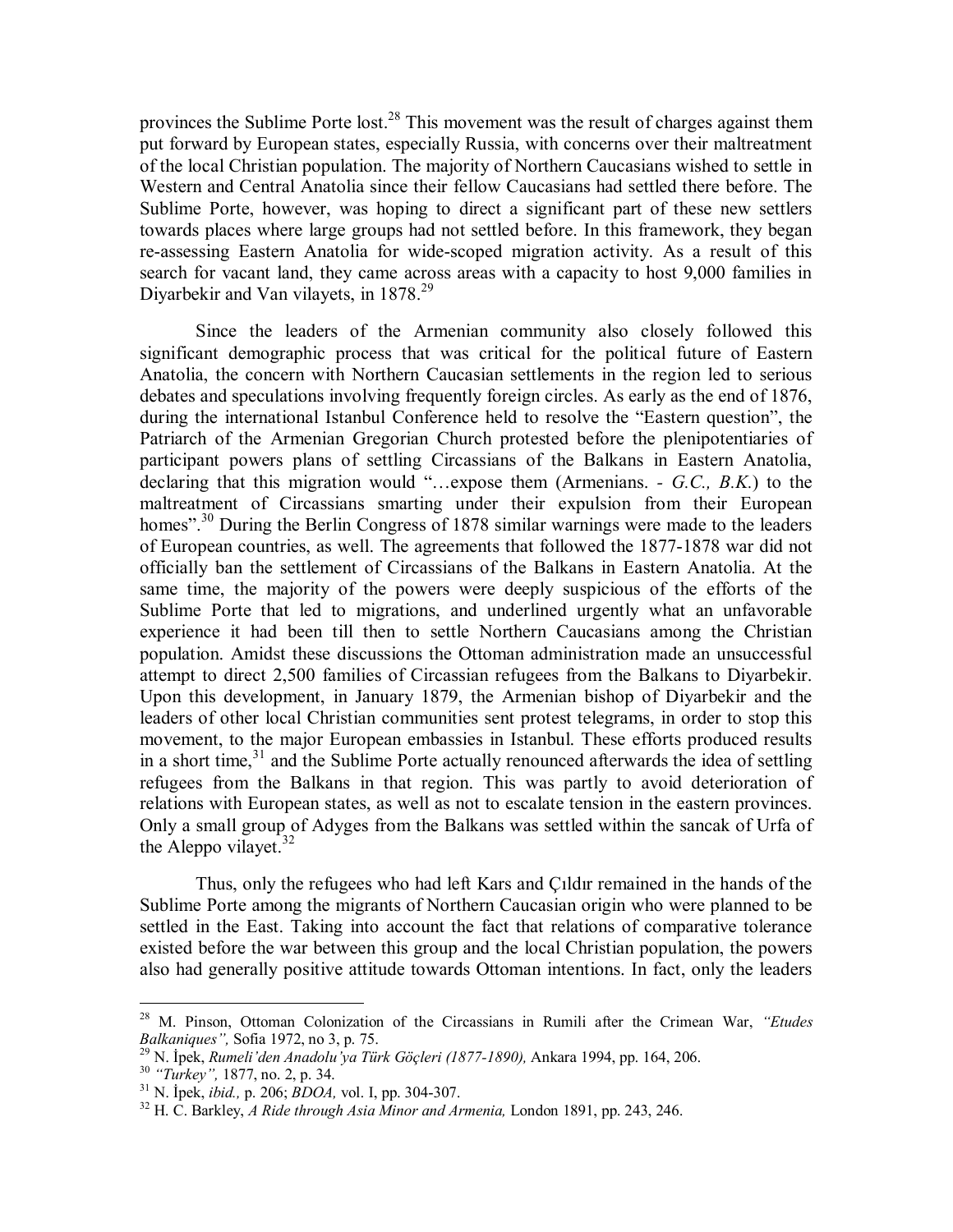of the Armenian community seriously opposed this plan, interpreting it as a conscious effort to affect the demographic structure in places inhabited by Armenians, and at times exploiting the "Balkan syndrome" in their purposes. For example, Armenians reacted strongly against the attempt of directing 4,000 Muslim families from Northeastern Anatolia to Van. In June 1879 the Armenian Patriarch sent a letter to the British ambassador H. Layard, requesting the prevention of the settlement in question, claiming the group comprised of "Roumelian emigrants" defined as "…nothing short of enemies of order and progress". British diplomats, however, carried out research showing that all of these refugees really came from Kars. Thus, refusing the Patriarch, H. Layard specially expressed him his incomprehension of "on what ground did he object to the settlement… of quiet and industrious people, although Mussulmans, who would be a check upon the Kurds." In his report to the Foreign Office, on the other hand, H. Layard described the foundation of Armenian concerns about the Circassians as keeping the "Armenian issue" on the international agenda.<sup>33</sup>

Yet, the number of refugees of Kars that from mid-1879 began to move southwards, to the Van vilayet, was finally reduced to  $1,200$  families.<sup>34</sup> Although the sources do not give definite information on the ethnic structure of this group, Northern Caucasians undoubtedly constituted the majority of these families. In the subsequent period they established nearly 20 villages in a vast area to the north, west and east of Lake Van - in the Varto, Bulanık, and Malazgirt kazas of the Muş sancak, Ahlat of Bitlis, Adilcevaz and Van of Van.<sup>35</sup> It is noteworthy that these villages were scattered over region with the most significant proportion of Armenian population in the Ottoman Empire.<sup>36</sup> At the same time, certainly, the state intended to promote livelihood in the region, which had a very important unexploited agricultural potential.<sup>37</sup>

Despite the primary intentions of the state, not all of the Northern Caucasians who left Kars by the end of the 1870s and the beginning of the 1880s were settled in the inner parts of Eastern Anatolia. Approximately half of them migrated -with or without the approval of the state- to Central Anatolia and mainly to Sivas and Ankara vilayets, where their fellow Circassians had settled long before.<sup>38</sup>

After the migrations that took place following the Russo-Turkish War of 1877- 1878, Northern Caucasians' movement to Eastern Anatolia came to a halt. Although from the late 1880s stimulation of Muslim immigrations assumed in fact the character of state policy,<sup>39</sup> the Sublime Porte failed to carry out any significant settlement of Northern Caucasians in the region. This situation is partly due to the general drop in migration on the part of Northern Caucasians in this period, as well as to the close interest of the great

<sup>33</sup> *"Turkey",* 1879, no. 10, pp. 99-100, 119; *Rumeli'den Türk Göçleri. Belgeler,* prep. by B. N. Şimşir, Ankara 1989, vol. II, pp. 330-331, 356.<br><sup>34</sup> "Turkey", 1880, no. 4, p. 27.

<sup>&</sup>lt;sup>35</sup> H. F. B. Lynch, *Armenia: Travels and Studies*, London 1901, vol. II, p. 340.<br><sup>36</sup> According to official documents, in all 72,600 Christians and 51,200 Muslims lived in the above-<br>mentioned six kazas. See: *BDOA*, vo

<sup>37</sup> BDOA, vol. I, p. 55; C. Issawi, *ibid.*, p. 9.<br>
<sup>38</sup> BDFA, vol. VI, p. 373.<br>
<sup>39</sup> See: K. H. Karpat. Avrupalı Egemenliğinde Müslümanların Konumu: Cerkeslerin Sürgünü ve Suriye'deki İskanı, *Çerkeslerin Sürgünü (21 Mayıs 1864)*, Ankara 1993, pp. 74-75.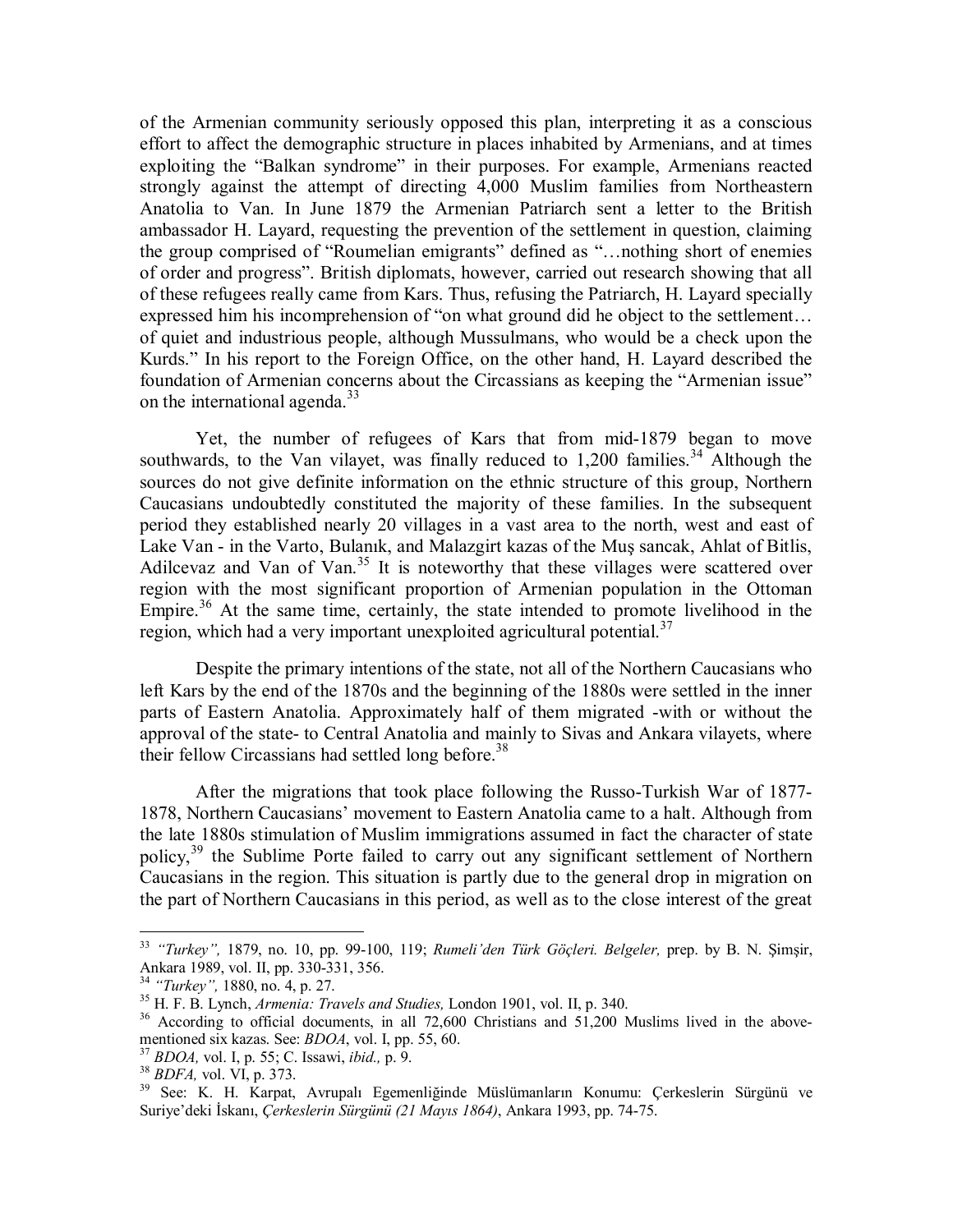powers in settlement activities concerning Circassians. Thus, in 1888 the government considered a new plan to open 247,000 *dönüm*s (1 *dönüm* was about 1,200 sq. m.) of vacant land, found in Erzurum, Van and Diyarbekir vilayets, to refugees coming from Caucasus through northeastern borders of the empire.<sup>40</sup> However, Russia strongly opposed the plan; moreover, she arbitrarily expanded the scope of opposition to Circassian settlements not only at the border region, as it had been before, but actually in all of Eastern Anatolia including the extreme south.<sup>41</sup> When the British also declared the impossibility of such a plan due to the necessity to prevent probable hostilities among Circassian refugees and the Armenians,<sup>42</sup> the Sublime Porte quit insisting on it, in order to avoid the issue from becoming an international affair.

Nevertheless in the following years Ottomans continued to bring up at times wide-scoped plans about settling Circassians in the eastern provinces. For example, the headquarters of the IVth Army stationed in Eastern Anatolia applied to the government in 1892 to take precautionary measures in the Dersim sancak of Harput, which was in a state of permanent anarchy owing to the armed activities of Kurdish tribes and Armenian nationalist groups. It was proposed to settle 10,000 Caucasian and other refugees, who could contribute to maintaining peace, along with auxiliary armed forces in the region. Despite full support of the Sultan, this attempt was not finalized, either.<sup>43</sup> The Sublime Porte brought another proposal at the end of 1894 and the beginning of 1895, to settle Northern Caucasians in the Hakkari sancak at the Iranian border of Van. The purpose of the Ottomans was to replace Nestorian Assyrians who had moved out of the country beginning with the 1890's because of tribal pressure, with a new settled peasant community. Strong British opposition and warning about prevention of hostilities of Circassian communities against Assyrians left this plan without result.<sup>44</sup>

#### **d-Migrations at the Beginning of the XXth Century**

Migratory movements from Northern Caucasia into Eastern Anatolia were revived at the beginning of the XXth century. During this period the main region where Northern Caucasians settled was the Muş sancak recently placed under Bitlis. In March 1901, provincial administration demanded settlement of 1,500-2,000 Muslim immigrant families in the Muş plain. This request was in order to "prevent provocative activities of revolting Armenians, as well as to develop the infant, yet promising agricultural production and trade." Although the proposal was well received by the central government, due to transportation difficulties, it was limited to the refugees who arrived by land through the Russian border.<sup>45</sup> During the first ten years of the XXth century, especially between 1901 and 1905, nearly 1,500 immigrants came in small parties from Daghestan and Chechnia to Muş. It is noteworthy that only few of them really settled on the Muş plane within the central kaza of the sancak, as the administration had planned.

 $40$  N. İpek, *ibid.*, p. 206.

<sup>&</sup>lt;sup>41</sup> BOA, Irade, Meclis-i Mahsus, no. 4800; "Turkey", 1889, no. 1, p. 21.<br><sup>42</sup> "Turkey", 1889, no. 1, p. 21.<br><sup>43</sup> N. Ipek, *ibid.*, pp. 158-159, 207.<br><sup>44</sup> "Turkey", 1896, no. 6, pp. 195-196, 210.<br><sup>45</sup> Kafkasya ve Muhacere 1973-1976, no. 22-40, pp. 59-67.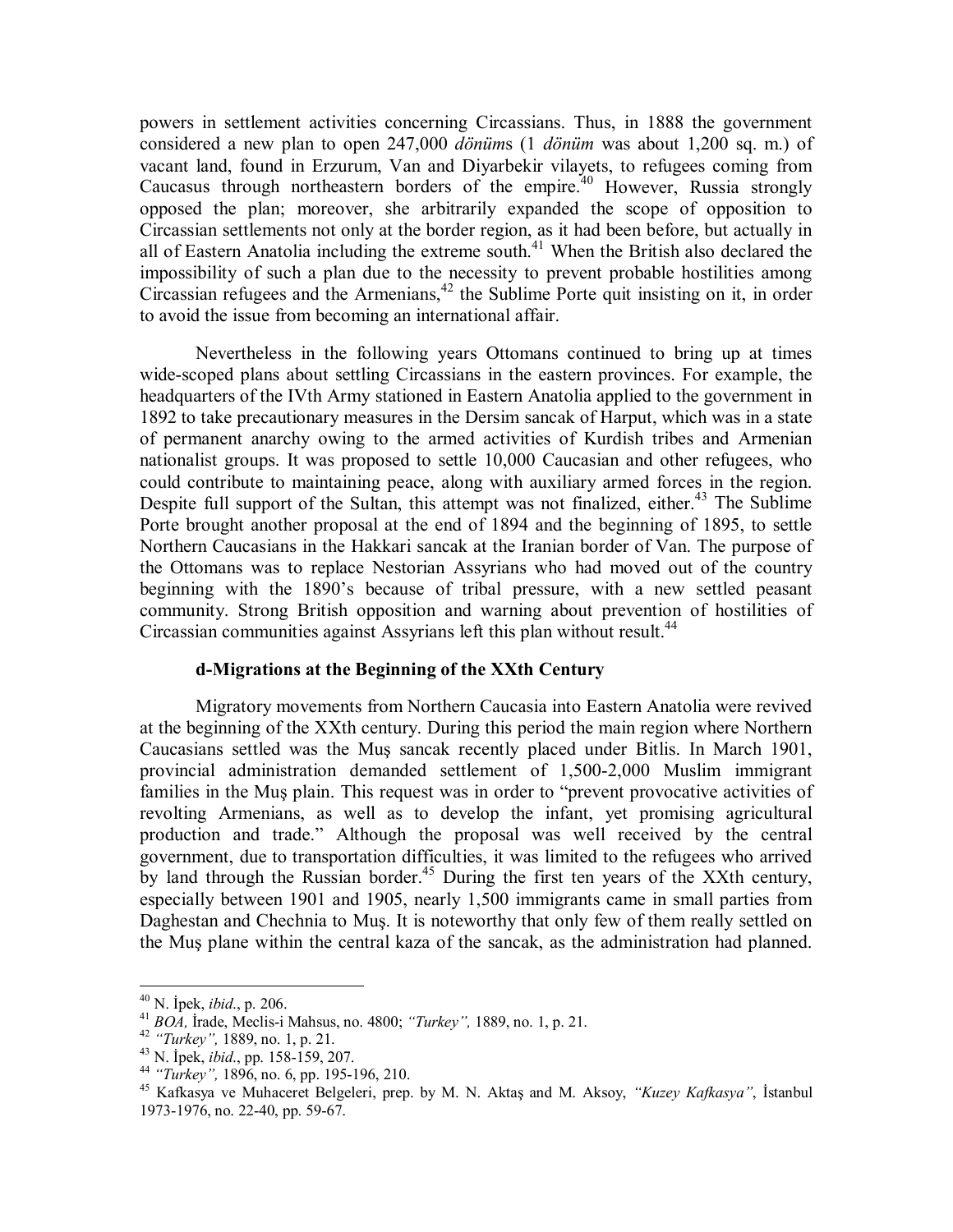The rest preferred to settle in the neighboring Varto and Bulanık kazas, mainly in the "old" Northern Caucasian villages previously established by their folks.  $46$ 

# **e-The Number of Northern Caucasians Who Settled in Eastern Anatolia**

According to available data on the numbers of various immigrant groups, during the second half of the XIXth and the beginning of the XXth century nearly 40-45,000 Northern Caucasians were sent to Eastern Anatolia for settlement purposes. These figures were obviously far lesser than it had been originally supposed by the Porte. Moreover, it should be noted that a significant part of these refugees could not adapt to the socioeconomic, political and natural conditions of the region, and sooner or later moved either to the western parts of the Empire or, rarely, back to Caucasia. This fact accounts greatly for the lack of important growth of the total of Circassian population in Eastern Anatolia throughout the period in question, as the below-mentioned figures confirm.

Since the Ottoman demographic statistics usually did not differentiate the Muslim population on the ethnic basis, we have to apply also to rather scanty and rough data contained in unofficial sources, to approximate the rate of change of the numbers and territorial distribution of Circassian groups in Eastern Anatolia. For example, according to the document presented by the Armenian Patriarch to the European ambassadors at Istanbul in 1880, which reflected the demographic situation in "Armenian regions" prior to the 1877-1878 war, a total of 35,000 Circassians lived in Eastern Anatolia, viz. 10,000 in the Erzurum vilayet (except Van, Bitlis and Muş), 10,000 in the Harput vilayet, and 15,000 in the Diyarbekir vilayet, while in Van, Bitlis and Muş sancaks and the Anatolian part of Aleppo Northern Caucasian refugees were not recorded.<sup>47</sup> In the extensive statistical and geographical description of late 1880s' - early 1890s' Asia Minor by V. Cuinet the information about Circassian population only in two eastern vilayets is to be found; namely in Diyarbekir 10,000 (3,334 of them in the sancak of Diyarbekir, 3,354 in Ergani, 3,312 in Mardin), and in Van -excluding Bitlis and Mus- 500 persons.<sup>48</sup> According to another Armenian source dated 1912, a total of only 17,000 Northern Caucasians were recorded in Eastern Anatolia (except its most southern, "non-Armenian" areas), viz. 7,000 in the Erzurum vilayet and 10,000 in the Bitlis vilayet (including Muş); although this source implied that no Circassians existed in Van, Diyarbekir and Harput vilayets,  $49$  it is certain that some Northern Caucasians still lived there at that time.<sup>50</sup>

<sup>&</sup>lt;sup>46</sup> *Ibid.*, pp. 62-67, 81-83, 91-95; S. Murad, The Juhad of Said Shamil and Sultan Murad for the Liberation of the Caucasus, "Central Asian Survey", London 1991, vol. X, no. 1-2, p. 182.

<sup>&</sup>lt;sup>47</sup> BDOA, vol. II, p. 83.<br><sup>48</sup> V. Cuinet, *ibid.*, vol. II, pp. 412, 636.<br><sup>49</sup> La Question Armenienne devant la Conference de la Paix, Paris n.d., annexe no. 1.<br><sup>50</sup> Northern Caucasian groups maintained their existence w republican era as well. Thus, at the beginning of 1970s, according to research done by the Northern Caucasian Cultural Society of Ankara, nearly 17,800 Circassians lived in Eastern and Southeastern Anatolian districts, namely in Kars, Muş, Mardin, Bitlis, Erzurum and Gaziantep; apart from this an unknown number of Northern Caucasians existed in at least three eastern districts - Bingöl, Malatya and Adıyaman. See: İ. Aydemir, Türkiye Çerkesleri, *"Kafkasya",* Ankara 1975, no. 47, pp. 39-48. This situation came to an end only with the intensive urbanization and domestic migration processes of the last quarter of the XXth century, when almost all of the Circassian population of the East moved to the rapidly developing western and central parts of the country, especially to the big cities.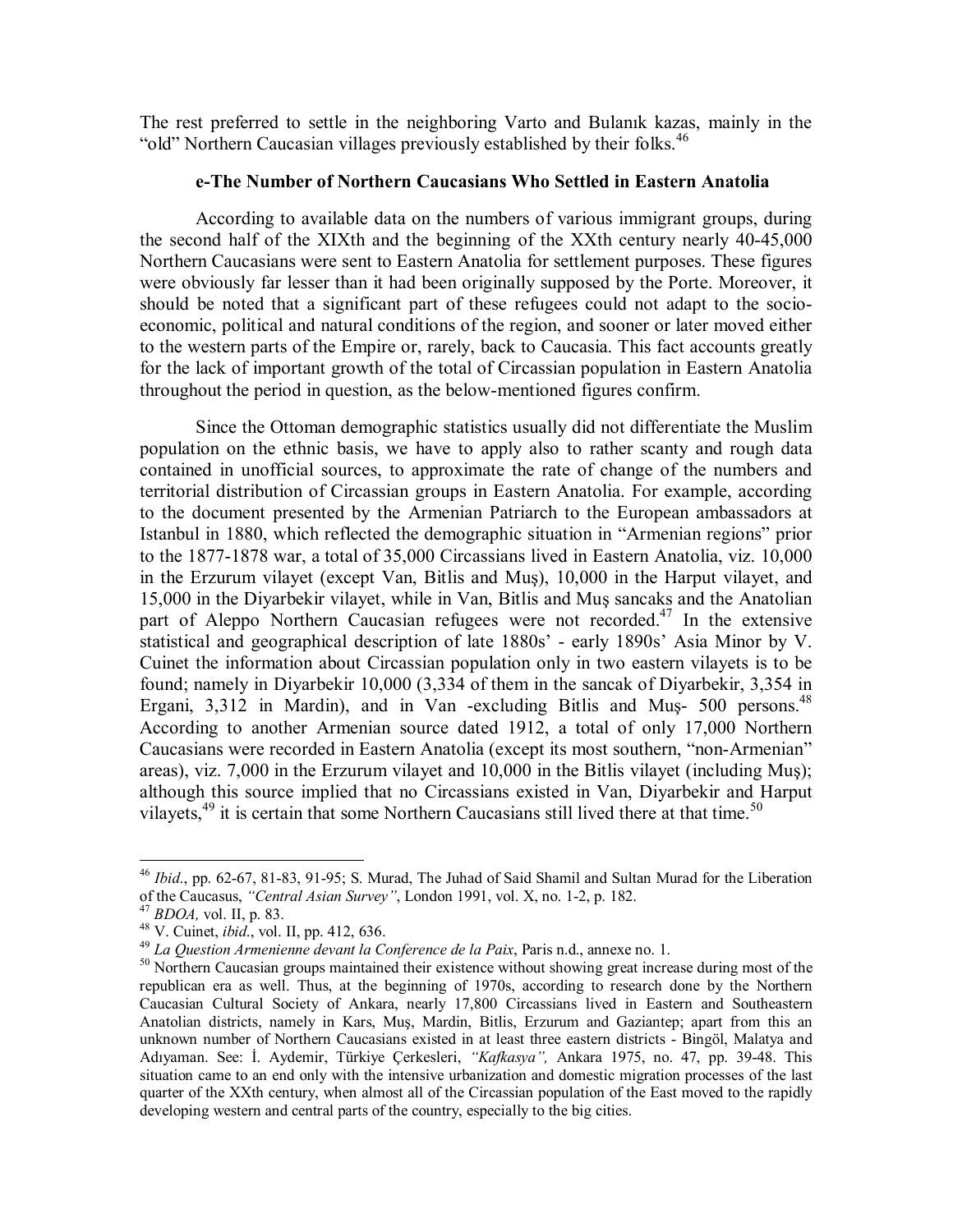# **III-Adaptation Problems of Northern Caucasian Immigrants**

# **a-Relations of Circassians with the Local Muslim Groups**

The refugees who had the least problems concerning adjustment of relations with local communities and adaptation to the living-conditions of area, were the ones who resided in Kars and Çıldır (until their occupation) and generally in Northeastern Anatolia. This was mainly because refugees were settled there in vacant or deserted lands, and partly because the Sublime Porte was rather zealous in not allowing serious conflicts among the Muslims at the border region that was constantly under Russian threat. Besides that, settled agricultural elements who were relatively close to Circassians socioculturally, had an appreciable numerical superiority as compared with the nomadic and semi-nomadic tribal communities. Moreover, some of these groups also had recently migrated to the region from other places (for example, Turcomans and partly Muslim Georgians who came from Transcaucasia). These factors helped Northern Caucasians blend with the local population. Although in the early stage of the settlement Northern Caucasians did experience some problems with their neighbors, soon after they were resolved, and relationships ameliorated. Intercommunitarian marriages, especially among the Circassians, Turcomans and the Georgians, provide evidence for this improvement.<sup>51</sup>

The situation was rather different in inner Eastern Anatolia, due to pressures exerted by Kurdish tribes on other groups. In fact, the Ottoman State was putting forward some efforts, though insufficient, to protect Northern Caucasian immigrants from aggression by the tribes.<sup>52</sup> Yet, the fact that refugees were often settled in the areas forming actual "spheres of influence" of the tribes (sometimes directly in villages not long ago abandoned by Armenians who were under tribal control), as well as the fact that Circassians were as quick, and at times even quicker than the Kurds to utilize guns in case of conflict, escalated the tension.<sup>53</sup>

An example for the kind of relations among Northern Caucasians and the local communities is the dispute toward the end of 1893, between Ossets of the Simo village of Muş and the Kurdish Sipkan tribe. The conflict began when Ossets agreed -in return for money- to guard and escort Armenians who decided to migrate from the neighboring Hamzaşeyh (Lapbudak) village, to the Russian border, despite the aforementioned tribe. The Kurds attacked the convoy, with the intention of looting. Northern Caucasians, however, fulfilled their promise to the Armenians, stopped the assault by killing a few of the attackers, and escorted the convoy until they safely reached the Russian border. Following this, the Kurds attacked Simo with greater force in vengeance, and over 20 people, mostly the tribesmen, died of conflict within a few days.<sup>54</sup> We can speculate on the motivation of Northern Caucasians as to spread their "living area" into the lands

<sup>51</sup> W. G. Palgrave, The Turkomans and Other Tribes of the North-East Turkish Frontier, *Essays on Eastern Questions,* London 1872, pp. 150, 155. 52 *BOA,* <sup>İ</sup>rade, Meclis-i Vala, no. 24747. 53 V. Cuinet, *ibid*., vol. II, p. 491; H. F. B. Lynch, *ibid*., p. 341; J. McCarthy, *Ölüm ve Sürgün*, İstanbul

<sup>1998,</sup> p. 56.

<sup>54</sup> *"Turkey",* 1896, no. 6, pp. 11-12.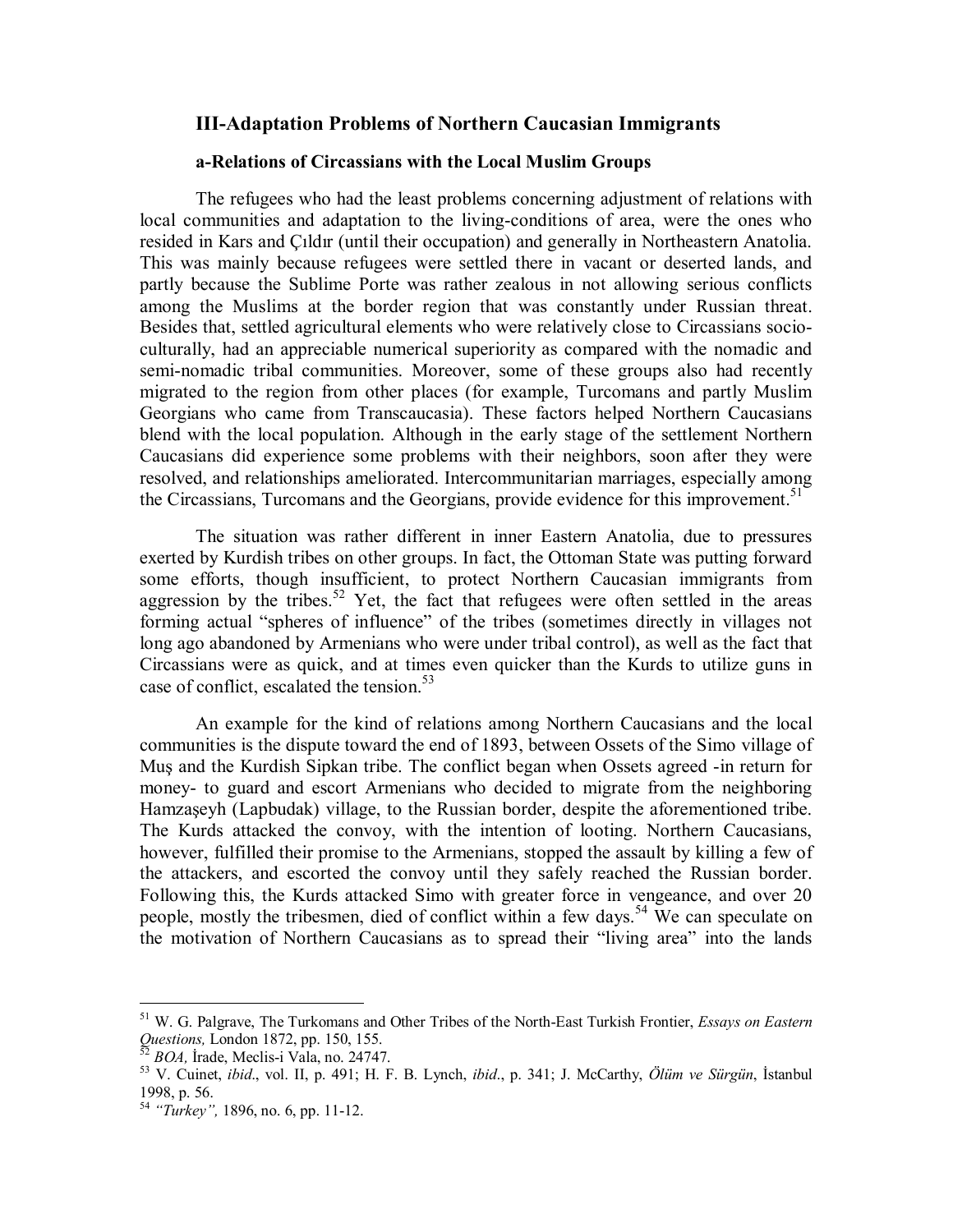deserted by Armenians. The fact, that Ossets before long settled in Hamzaşeyh village, confirms this assumption.<sup>55</sup>

The Ottoman State often encouraged Northern Caucasians to join local security forces, in order to limit the power of independent Kurdish landlords, and to increase efficiency of local administration. This attitude also led to increased tensions among the immigrants and the tribes. According to the British consul in Diyarbekir H. Trotter, the Kurds had such abhorrence for the Circassian *zaptiye*s (gendarmes) that they did not abstain from massacring them in remote areas out of reach of the state. Thus, in 1879 Ottoman officials in Nusaybin strictly refused to send the Circassian guards accompanying H. Trotter, to the nearby mountains assuming that they would certainly be killed by the Kurds. $56$ 

In some cases, the Sublime Porte preferred to appoint Northern Caucasians as administrators to the regions inhabited by tribes that were poorly controlled by the state. For instance, in the Eleşkirt kaza within the Bayezit sancak of the Erzurum vilayet a regular bureaucrat, Circassian by birth, was appointed *kaymakam* (deputy-manager) instead of a member of the Kurdish family that traditionally held the post. The efforts of this Circassian to restore justice and order (including protecting Armenians from tribal pressure) led to animosity between the two ethnic parties. By the end of 1876, the events reached a climax when both the old and the new deputy-managers, along with several of their relatives got killed in an armed conflict. A possible massacre among Kurds and Caucasians (who probably came from neighboring Sarıkamış to help their fellows) was prevented by the Ottoman troops who made it just in time.<sup>57</sup>

Not all of the Northern Caucasians, scattered around wide areas of the Eastern Anatolian Plateau, were in equal degree capable of defending themselves against attacks by the tribes. Circassians settled in relatively large groups to the north and west of Lake Van, especially in Muş and Bitlis sancaks, were able to maintain rather balanced relationships with other communities. On the other hand, those who settled in southern and eastern parts of the region faced great difficulties in protecting from the tribes the "living area" the state had provided them with. In time, as a result of failure to compete with the tribes, refugees especially had to leave Diyarbekir, Ergani, Urfa and Van sancaks.<sup>58</sup>

Undoubtedly the most severe competition for the Northern Caucasians came from nomadic and semi-nomadic tribes. However, various settled elements, though at different levels, were against the colonization of Caucasians in the region, too. Their opposition was chiefly owing to the demands of the state from the local population to help the new settlers materially and physically. Although as early as 1865, the Sublime Porte had

<sup>&</sup>lt;sup>55</sup> H. F. B. Lynch, *ibid.*, p. 340; Z. Atilgan, *ibid.*, p. 51.<br><sup>56</sup> *"Turkey"*, 1879, no. 10, p. 48. A Russian informer in the region also mentions that local administration was cooperating with the Circassians to suppress disobedient Kurdish and Arab elements. This, naturally, increased hostility among the Circassians and the tribes. See: A. M. Kolyubakin, *Materiali dlya voyennostatisticheskogo obozreniya Aziatskoy Turtsii* (Materials for military-statistical description of Turkey in Asia), Tiflis 1888, vol. I, part 1, pp. 80-81.<br><sup>57</sup> F. Burnaby, *ibid.*, pp. 266-268.

<sup>&</sup>lt;sup>58</sup> BOA, İrade, Sura-yı Devlet, no. 896; *BDFA*, vol. XVI, p. 209.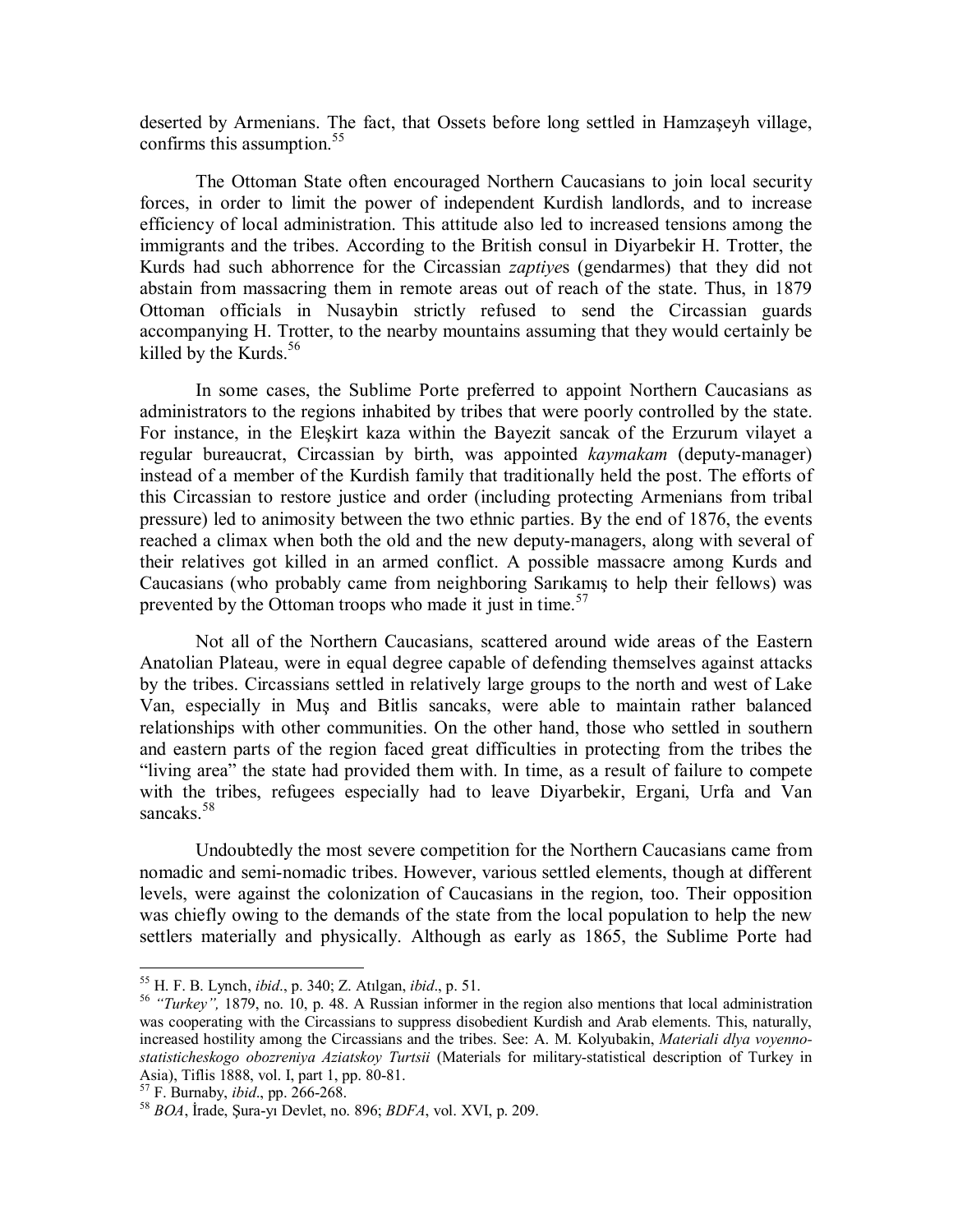declared in a letter sent to the officials of the Immigrants' Commission, that considering the economic conditions of the Eastern Anatolian population, voluntary charity should suffice,<sup>59</sup> this order was hardly ever respected in the rural area. During and following the war of 1877-1878, as the number of immigrants increased, the government had to oblige the local peasantry to participate in moving and settling the newcomers. For example, right before harvest time in 1879 the government instructed the administrators in the eastern provinces to rent the animals and carts from the locals by force in order to bring the migrants from Kars and Çıldır to their new places. Moreover, the very limited rent payments promised to the peasants were rarely made.<sup>60</sup> According to foreign consuls, the massive arrival of Circassian settlers and others was the main cause of scarcity and similar disasters in many places of Eastern and Central Anatolia during the late 1870s and the early  $1880s.^{61}$ 

Another important factor that led to dissatisfaction among the peasants was the fact that Circassian settlers not infrequently assaulted villagers' possessions and even lives. In reality, these acts (pillaging the villages, animal theft, banditry, etc.) were carried out by a considerable number of the refugees as soon as they arrived, due to immediate physical and material adaptation problems. Thus, the phenomenon of "Circassian outrages" became clearly visible during the settlement of Chechens in Diyarbekir and Aleppo in  $1865^{62}$  and the transfer of Circassians of Kars towards the south at the end of the 1870s.63 Apart from these two periods**,** i.e. following the adaptation of the refugees and the beginning of their productivity, such excesses halted to a great extent. Similar conflicts became limited to actions of small crime groups of common origins, although the "tormenter" image of Circassian immigrants remained in the eyes of the local population, European consuls and travelers.<sup>64</sup> It seems that only in several ill-conditioned colonies that owing to hostile surrounding, systematic bad harvests, famine or similar reasons had to fight constantly for survival (for instance, in Re's-ül-Ayn and in the neighboring places along the Diyarbekir and Aleppo vilayets' border) a considerable portion of inhabitants continued to commit these crimes even long after settlement.<sup>65</sup>

The administration in general did not interfere in such activities by immigrants<sup>66</sup> both because of lack of control over the region as well as abstinence from damaging the loyalty of new subjects for the Sultan and the Sublime Porte. Being unable to protect the refugees efficiently against nomadic tribes, the government preferred to overlook their

<sup>&</sup>lt;sup>59</sup> BOA, Irade, Şura-yı Devlet, no. 311.<br>
<sup>60</sup> "Turkey", 1879, no. 10, p. 199; *ibid.*, 1880, no. 4, pp. 16-17.<br>
<sup>61</sup> BDFA, vol. VI, pp. 372-373.<br>
<sup>62</sup> BDOA, vol. I, p. 304.<br>
<sup>63</sup> "Turkey", 1880, no. 4, p. 17; BDOA, vol. 1895, p. 252; V. Cuinet, *ibid.,* vol. II, p. 653. The following words of C. Wilson, the British consul in Anatolia in 1880, are noteworthy: "It has been too much the custom to abuse the refugees, and throw the blame of nearly every crime committed in the country upon them…The robberies for which the Circassians have aquired an evil reputation have been committed by a few desperate men whose names are well known, and by men of other nationalities who put on for the occasion the Circassian dress". See: *BDFA*, vol. VI, p. 373.<br><sup>65</sup> "Turkey", 1879, no. 10, pp. 48, 58-59.

<sup>&</sup>lt;sup>66</sup> Mahmut Celaleddin Pasa, *Mirat-ı Hakikat*, İstanbul 1983, p. 630.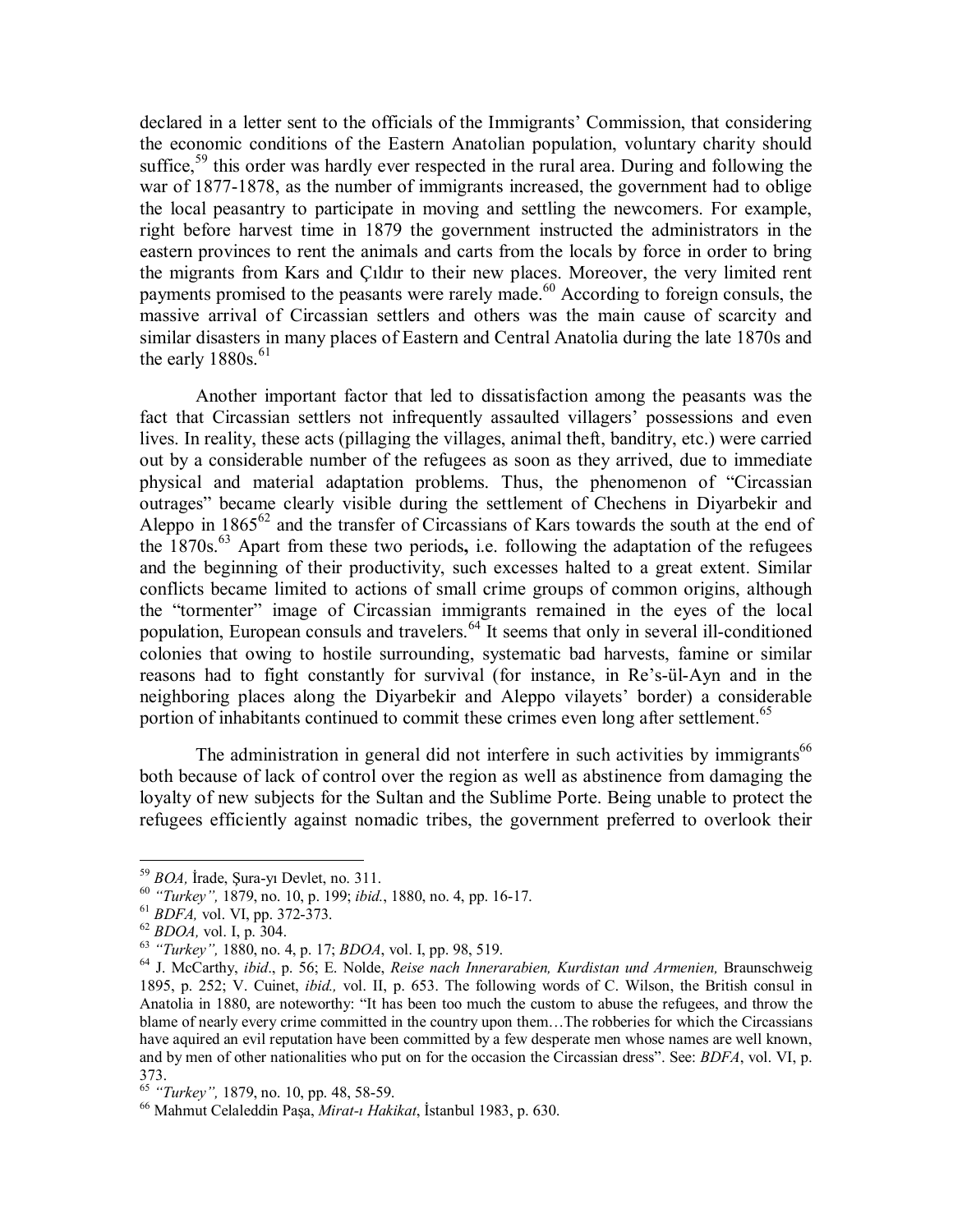excesses too, and as a rule did not take rigorous punitive measures following such events; on the contrary, the refugees evidently were allowed to settle their disputes with the locals on their own. Though in the fall of 1865 the troops were sent to the region in order to disarm the newly-arrived Chechen refugees and to defend from them the local inhabitants, this attempt produced no result, since the authorities did not dare the risk of direct conflict with the immigrants. The reason for this was that the Sublime Porte did not want to provoke the Chechens to desert the area in masses, nor did they want to leave them armless, i.e. completely vulnerable to tribal attacks. $67$ 

# **b-Relations of Circassians with Non-Muslim Population**

Although refugees occasionally had problems with all elements of local population, the only political reaction to their settlement came from the Armenians whose national identity was being rapidly formed in the previous years. This reaction sometimes was used by institutions like Istanbul Patriarchy and Armenian National Assembly as a tool to carry the Armenian question to the international arena.

The name of Northern Caucasians for the first time was mentioned in Armenian political documents among "elements of animosity against Armenians" in 1872, in the petition submitted by the Armenian National Assembly to the Sublime Porte. This document, drawing attention to the condition of Christian subjects in Eastern Anatolia, declared that "Kurds and other mountain peoples to whom lately have been added also the Circassians, cause great harm both to Armenians and other locals, as well as to the state treasury." In order to protect the settled population "from these monsters" it was suggested either to disarm them or to arm the Christians and to send permanent troops to the region to maintain security.68 As the Sublime Porte did not show interest in these demands, leaders of the Armenian community soon began to appeal principally to foreign diplomatic circles, hoping to find support from them. Thus, a letter sent by the Armenian Patriarch to the British Foreign Minister in 1876 included a long description of how Armenians suffered from the oppression of "Turks, Kurds, Avşars (i.e. Turcomans. *- G.C., B.K.*), as well as Circassians who had joined them."<sup>69</sup>

Armenians' frequent exploitation since these years of the theme of "Circassian outrages" was closely related to increased interest on the part of European powers -due to the 1875-1878 "Eastern Crisis"- in condition of the Christian subjects of the Ottoman Empire. According to reckonings made in this context, the claims of Armenians about being oppressed by Northern Caucasian refugees were supposed to remind the Europeans of the Ottoman practice of settling Circassians in the Balkans after 1864 as a deterrent element against local nationalist movements and, consequently, to gain international recognition and protection for Armenians, similar to those the Balkan Christians had acquired in this period.

On the other hand, as these claims constituted a favorable basis for future European intervention in Ottoman internal affairs, they were reflected in the international

<sup>&</sup>lt;sup>67</sup> *BOA*, İrade, Dahiliye, no. 37746, 38018; J. McCarthy, *ibid.*, p. 56.<br><sup>68</sup> G. Sasuni, *ibid.*, pp. 96-99.<br><sup>69</sup> E. Uras, *Tarihte Ermeniler ve Ermeni Meselesi*, İstanbul 1976, p. 191.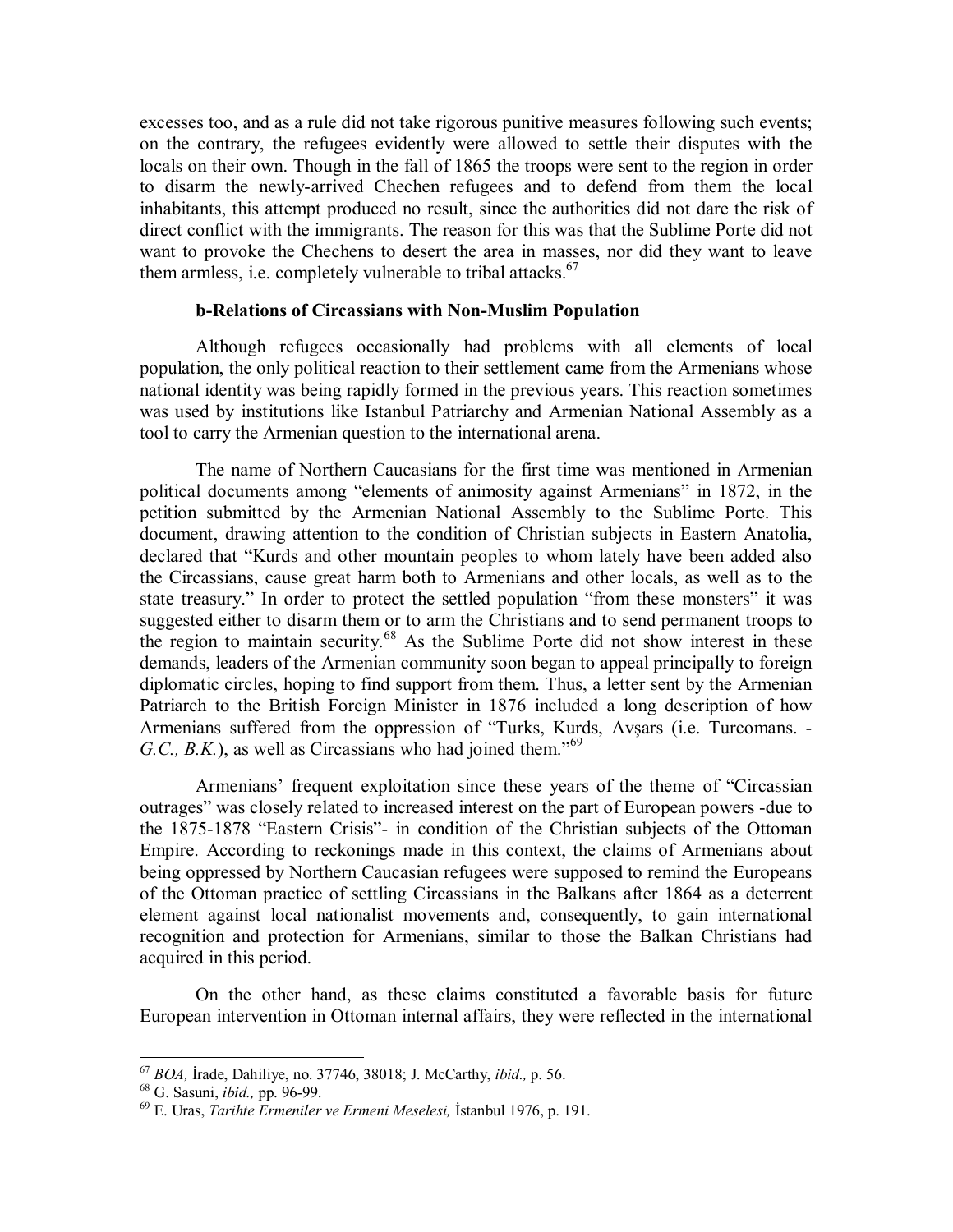documents that shaped the results of the 1877-1878 war. In fact, the San-Stephano Ottoman-Russian Peace Treaty of March 3, 1878 brought requirements to the Sublime Porte for the "immediate reform of local conditions in regions inhabited by Armenians and guaranteeing their security against Kurds and Circassians" (art. 16).<sup>70</sup> This article was repeated in the multilateral Berlin Treaty of July 13, 1878, however this time Circassians were given the first place among the elements of threat by exchanging their place with the Kurds (art.  $61$ ).<sup>71</sup>

There were items about the Circassians in a number of reform projects submitted by the Armenians to foreign representatives and to the Sublime Porte between 1878 and 1880, with a view to promote execution of the 61st article. According to these proposals, Northern Caucasian refugees would be disarmed together with the nomad Kurds, and banned from employment by the administrative bodies and security forces of the targeted autonomous Armenian entity.<sup>72</sup> The Ottoman government's disregard of the aforementioned article and continuous complaints of Armenians led to a joint note sent by the great powers to the Porte on September 7, 1880. The note drew attention to the inadequacy of the reforms in "Armenian provinces" and demanded "exceptionally rigorous measures... for putting a stop to the excesses of the Circassians and Kurds".<sup>73</sup>

In the coming years the pressure of European powers upon the Istanbul government in this issue decreased considerably due to discord among them. It was mostly Britain who warned the Ottomans periodically in order to utilize the contents of the 61st article during the 1880s and the 1890s. Another striking feature of the diplomatic correspondence of this period was that the demands to the Sublime Porte to stop "Circassian outrages" actually ceased.<sup>74</sup> Without doubt, this fact was both due to the gradual decrease of Circassian phobia among European official circles and the public opinion, as well as it reflected the definitive transformation of Northern Caucasians settled in Eastern Anatolia into peasants working the land.

#### **c-Social Situation of Northern Caucasian Immigrants**

Agriculture and animal husbandry constituted the basis of Northern Caucasian refugees' economic activity, as it used to be in Caucasia. Moreover, these activities due to the employment of more advanced agricultural methods and tools were as a rule more efficient than in the native villages.<sup>75</sup> It is also known that the refugees were superior to the local population in many crafts, especially metalworking.<sup>76</sup> Some authors have drawn attention to the fact that the number of refugees who dealt with small-scale trade (and sometimes even contraband) was increasing as well.<sup>77</sup> Northern Caucasians' application

<sup>70</sup> *Sbornik dogovorov Rossii s drugimi gosudarstvami, 1856-1917* (Collection of treaties of Russia with other states, 1856-1917), ed. E. Adamov, Moscow 1952, pp. 168-169.<br><sup>71</sup> *Ibid.*. p. 205.

<sup>&</sup>lt;sup>72</sup> E. Uras, *ibid.*, pp. 227-232; "Turkey", 1880, no. 4, pp. 17-26; *ibid.*, 1880, no. 23, pp. 250-253.<br><sup>73</sup> "Turkey", 1880, no. 23, p. 279.<br><sup>74</sup> See: *BDOA*, vols. II, III, IV, passim; *BDFA*, vol. XIX, pp. 117-135; M.

Application of Reforms for the Armenians in Eastern Anatolia (1877-1897), Ankara 2000, pp. 82-110.<br><sup>75</sup> V. Cuinet, *ibid.*, vol. II, p. 653; E. Nolde, *ibid.*, p. 252; P. A. Andrews, *ibid.*, pp. 107, 572.<br><sup>76</sup> P. A. Andr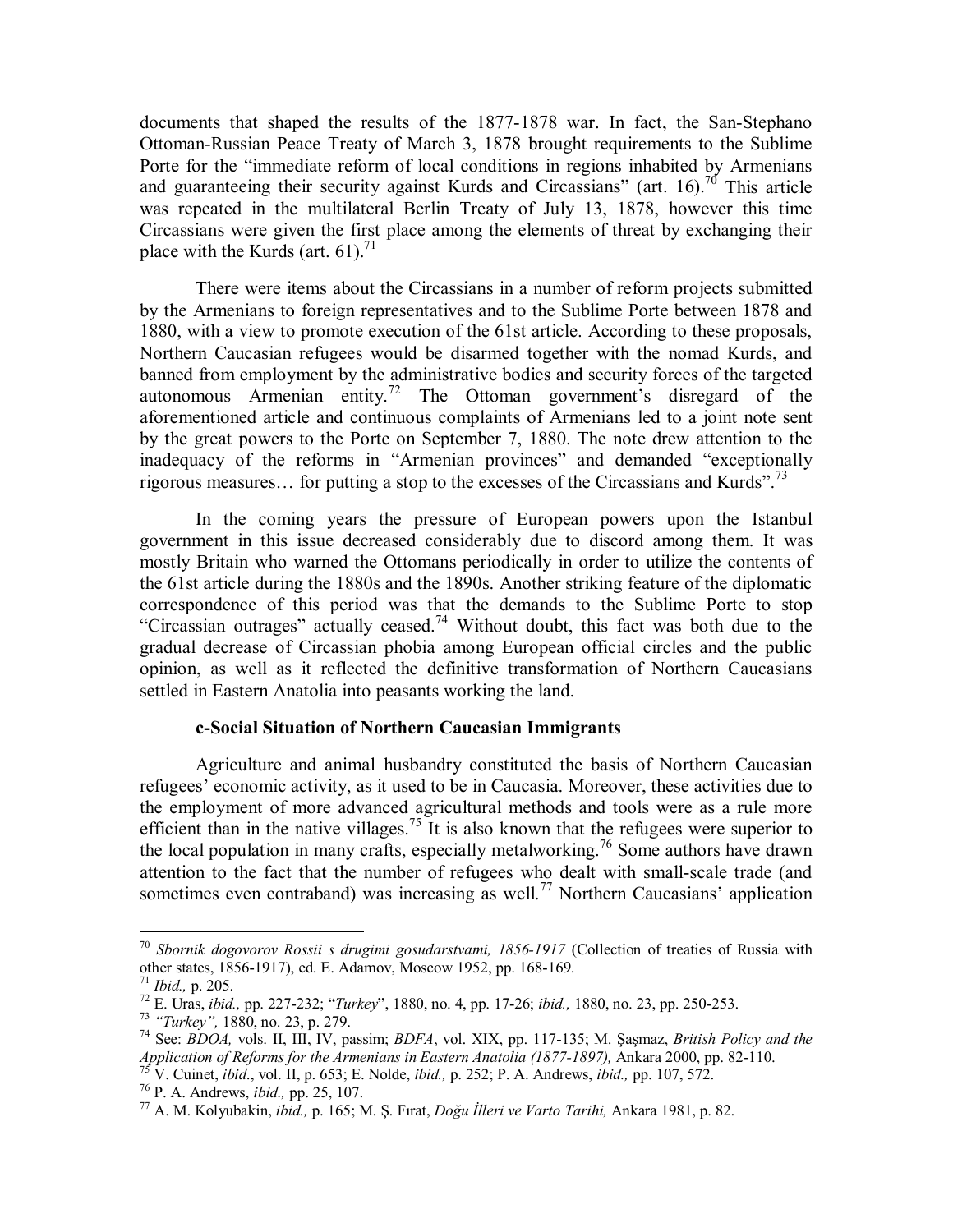of relatively developed modes of production and their actual independence from tribal lords usually provided them with better living standards compared to neighboring Turkish, Kurdish, Armenian, etc. villages.78 Yet, it is clear that Circassians of Eastern Anatolia were economically much worse off if compared to their fellows in the central and western regions of the country.<sup>79</sup> Another point European and local observers unanimously emphasized was that Northern Caucasians due to their striving for cleanliness, neatness and generally "more civilized" lifestyle, were clearly distinguishable from neighboring groups. $80^\circ$ 

Due to the above-mentioned factors, the vast majority of Circassian settlements in the eastern provinces constituted rather closed ethnic micro-enclaves with limited cultural and economic interaction with their environment. Undoubtedly, this led to the preservation of traditional patterns of socio-economic relations as well as culture and language.<sup>81</sup> On the other hand, this 'self sufficiency' and the practical need to maintain their security stimulated active unification processes among Circassians on the local level. This tendency was especially enforced by the complexity of the refugees' 'political' relations with the major local communities, geographically isolated location of many settlement areas, and adaptation problems. This situation led to the formation in some parts of the region of unofficial associations of villages inhabited by people of same, i.e. Northern Caucasian, origin, which were characterized by existence of a single institution of higher leadership as well as certain aid mechanisms. Such developments were felt among the Circassians of Kars and Çıldır during the years before the war of 1877-1878. Later the most significant association of that kind was formed in Muş, Bitlis and Van sancaks; at the end of the XIXth century this union, including over 20 Chechen, Osset, Daghestanian and Adyge villages, was headed by someone whose influence rather was based on his spiritual authority both in the eyes of his compatriots and the local administration, in which he had formerly served. $82$ 

Serious difficulties of integrating into the traditional ethno-social order that dominated most of Eastern Anatolia, naturally, drove Circassians to keep most close relationships with and often to take jobs in the official civil and military institutions stationed in the provincial and district centers.<sup>83</sup> However, the generally protectionist policy led by the Ottoman central and local administrations toward refugees could only partially reduce their adaptation difficulties, for the lack of security in rural parts of the region, corruption and inadequacy among many officials, etc., decreased the effect of this policy. In fact, the fate of the majority of Northern Caucasian groups settled in Eastern Anatolia could be considered as a more or less successful case of fighting on their own for survival in extremely unfavorable political, socio-economic and sometimes natural conditions. Not surprisingly, some travelers at the end of the XIXth and the beginning of

<sup>&</sup>lt;sup>78</sup> F. Burnaby, *ibid.*, pp. 324-325; H. F. B. Lynch, *ibid.*, pp. 331, 353; A. M. Kolyubakin, *ibid.*, p. 165.<br><sup>79</sup> N. İpek, *ibid.*, p. 230.<br><sup>80</sup> BDFA, vol. VI, p. 373; H. F. B. Lynch, *ibid.*, pp. 331-332; F. Burnaby,

*ibid.*, p. 81.<br><sup>81</sup> A. M. Kolyubakin, *ibid.*, pp. 163-164.<br><sup>82</sup> H. F. B. Lynch, *ibid.*, p. 340.<br><sup>83</sup> M. S. Fırat, *ibid.*, pp. 81-82; V.Cuinet, *ibid.*, vol. II, pp. 491, 653.